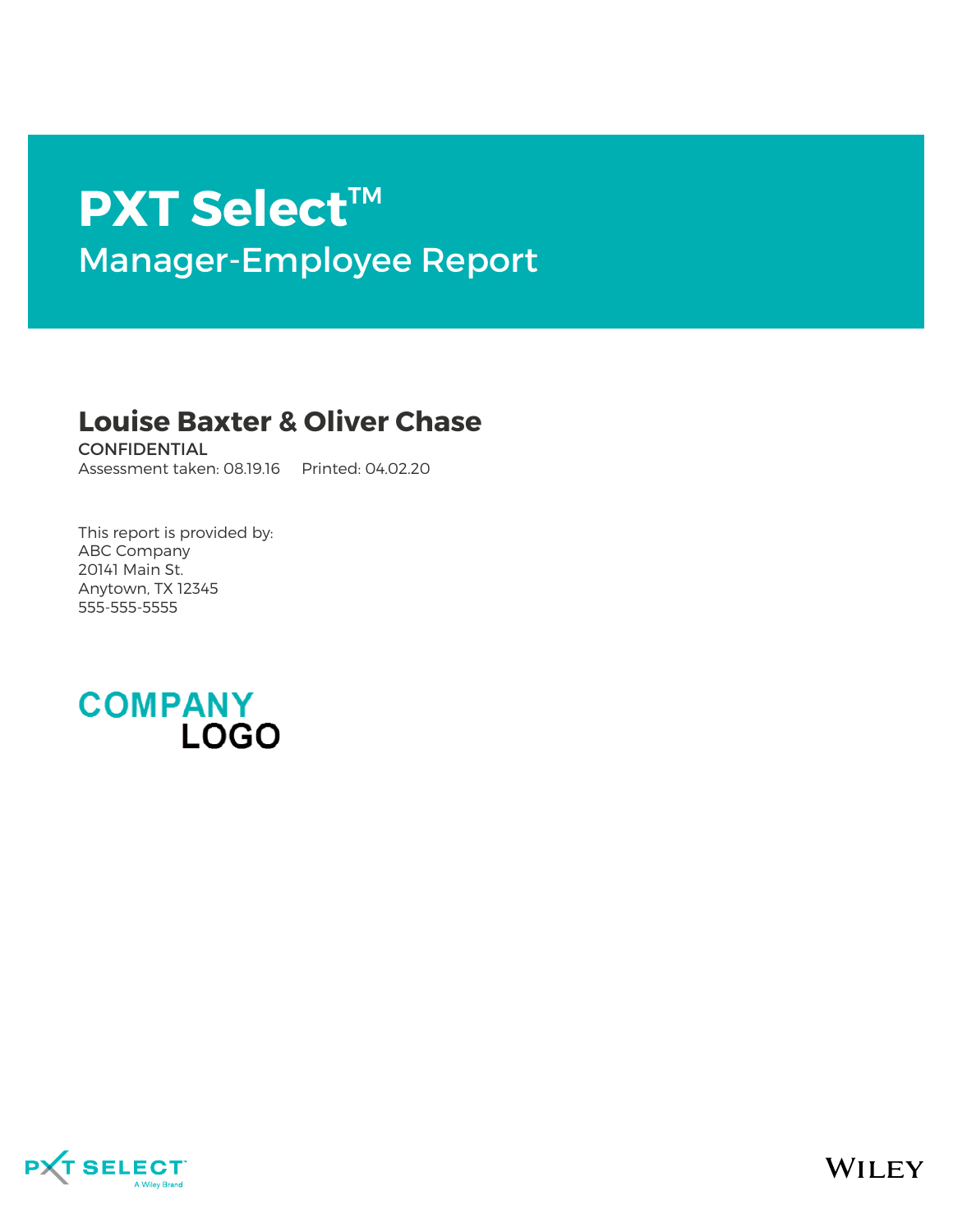# INTRODUCTION

This report is designed to provide you with information concerning your compatibility as a manager with your employee, Oliver Chase. Knowing more about your similarities and differences will help you forge a better understanding of how you can work together to realize the highest potential for both of you.

| What's in this report?                                                                                     |                                                                                                                        |                                                                                                                          |  |  |  |
|------------------------------------------------------------------------------------------------------------|------------------------------------------------------------------------------------------------------------------------|--------------------------------------------------------------------------------------------------------------------------|--|--|--|
| <b>RESULTS</b><br>Your assessment<br>results are compared<br>to the employee's on<br>nine different scales | <b>FEEDBACK</b><br>You will receive<br>personalized feedback<br>based on how your results<br>compare to the employee's | <b>REFLECTION</b><br>Along with a quick<br>review, you will be given<br>questions to answer and<br>use as an action plan |  |  |  |
|                                                                                                            |                                                                                                                        |                                                                                                                          |  |  |  |

## What do I need to know about this process?

Everyone has preferences for how they want to be managed. And managers also have a preferred style of supervising and developing their staff. This report will help you better understand these preferences. With this information, you will have a greater understanding about your fit in a supervisory role with Oliver Chase, which will help you improve your working relationship with him. Here are some additional points for you to consider:

- Even if there isn't a perfect fit, this report will present you with numerous ways you can make improvements.
- Information is powerful—the more you understand the people you work with, the more effective you will be as a manager.
- Have each of your direct reports take this assessment so you can enhance your effectiveness with each individual.
- Use this report to identify potential conflicts or difficulties so you can act before they develop into real problems.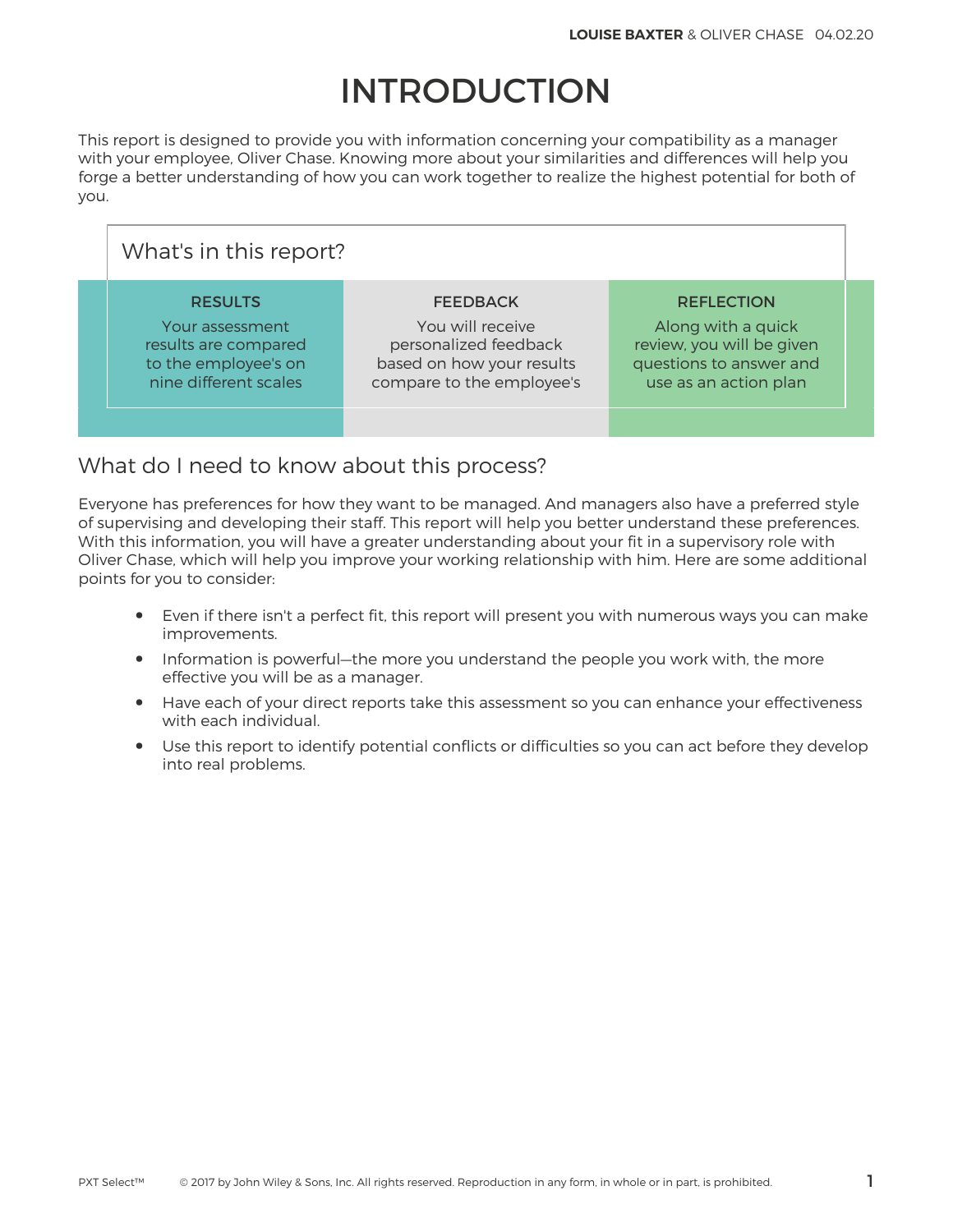# RESULTS SUMMARY

Louise Baxter and Oliver Chase

Your and Oliver Chase's results are shown on the nine behavioral scales below. Your score is on the top row labeled with "You," and Oliver Chase's score is on the bottom labeled with his initials. Further explanation of each score is provided on the subsequent pages of this report.

#### Pace

### Assertiveness

### **Conformity**

### Outlook

### **Decisiveness**

### Accommodation

### Independence

### **Judgment**

| Pace                                               |                                                                                                                             |     |           | You       |     |           |           |              |  |
|----------------------------------------------------|-----------------------------------------------------------------------------------------------------------------------------|-----|-----------|-----------|-----|-----------|-----------|--------------|--|
| Overall rate of task<br>completion                 | < STEADY                                                                                                                    |     |           |           |     | <b>OC</b> |           | URGENT >     |  |
| <b>Assertiveness</b>                               |                                                                                                                             |     |           | You       |     |           |           |              |  |
| Expression of opinions<br>and need for control     | < UNASSUMING                                                                                                                |     |           |           |     | <b>OC</b> |           | FORCEFUL >   |  |
| <b>Sociability</b>                                 |                                                                                                                             | You |           |           |     |           |           |              |  |
| Desire for interaction with<br>others              | <reserved< td=""><td></td><td><b>OC</b></td><td></td><td></td><td></td><td></td><td>OUTGOING &gt;</td><td></td></reserved<> |     | <b>OC</b> |           |     |           |           | OUTGOING >   |  |
| <b>Conformity</b>                                  |                                                                                                                             |     |           | You       |     |           |           |              |  |
| Attitude on policies and<br>supervision            | < STRONG-WILLED                                                                                                             |     |           |           | OC  |           |           | COMPLIANT >  |  |
| <b>Outlook</b>                                     |                                                                                                                             |     |           |           |     | You       |           |              |  |
| Anticipation of outcomes<br>and motives            | < SKEPTICAL                                                                                                                 | OC  |           |           |     |           |           | TRUSTING >   |  |
| <b>Decisiveness</b>                                |                                                                                                                             |     |           |           |     | You       |           |              |  |
| Use of speed and caution<br>to make decisions      | < DELIBERATE                                                                                                                |     | <b>OC</b> |           |     |           |           | BOLD >       |  |
| <b>Accommodation</b>                               |                                                                                                                             |     |           | You       |     |           |           |              |  |
| Inclination to tend to<br>others' needs and ideas  | < STEADFAST                                                                                                                 |     |           | <b>OC</b> |     |           |           | AGREEABLE >  |  |
|                                                    |                                                                                                                             |     |           |           | You |           |           |              |  |
| Independence<br>Level of preference for            |                                                                                                                             |     |           |           |     | <b>OC</b> |           |              |  |
| instruction and guidance                           | < RELIANT                                                                                                                   |     |           |           |     |           |           | AUTONOMOUS > |  |
| <b>Judgment</b>                                    |                                                                                                                             |     |           |           | You |           |           |              |  |
| Basis for forming opinions<br>and making decisions | < INTUITIVE                                                                                                                 |     |           |           |     |           | <b>OC</b> | FACTUAL >    |  |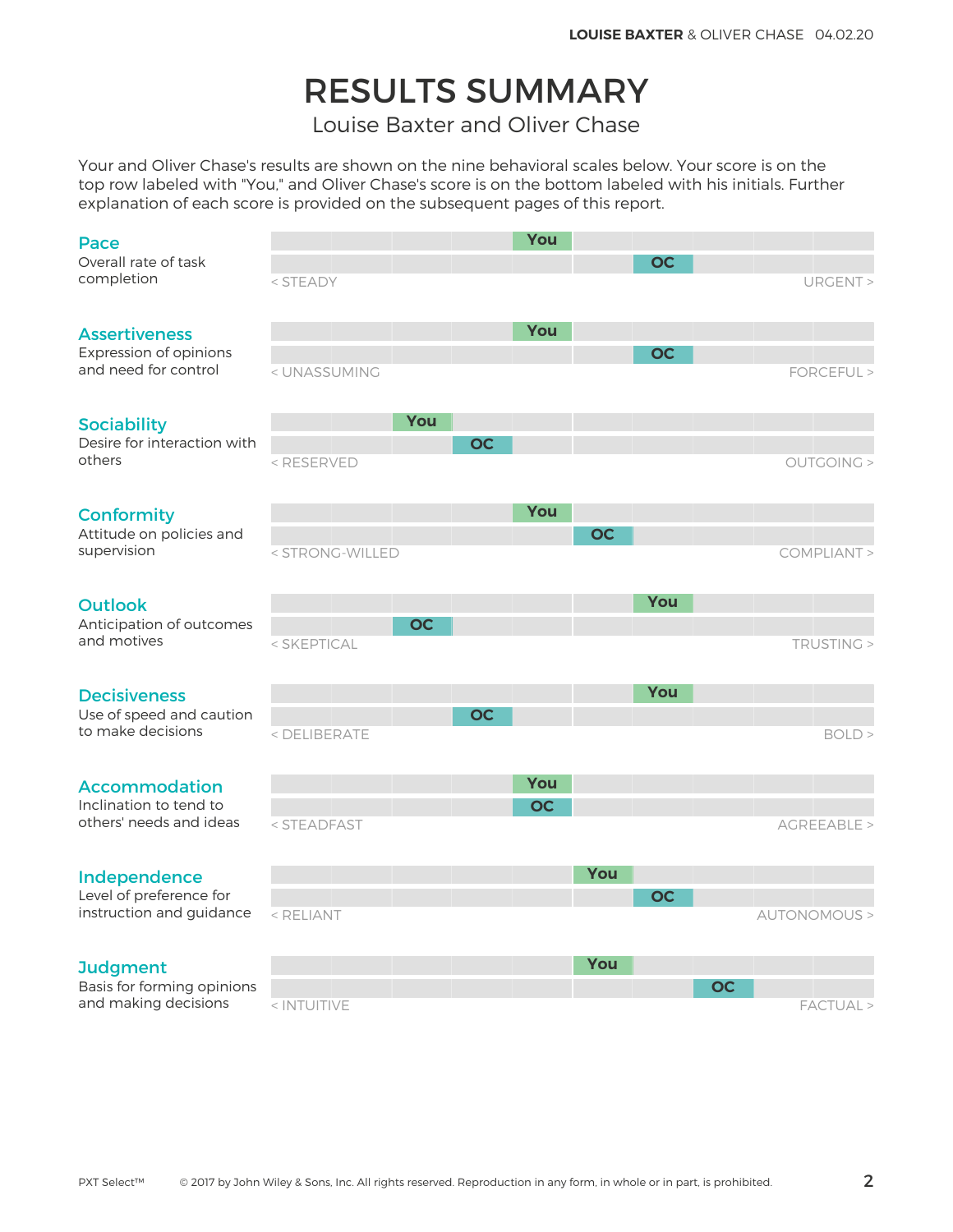# PACE

### **Pace** Overall rate of task completion



## Working Together

You tend to have a somewhat steady pace while Oliver Chase performs at a rather urgent pace. He likely prefers to work briskly and have a continual workflow and fairly pressing deadlines. He may even enjoy juggling multiple projects at a time. However, you may believe in maintaining a fairly relaxed environment free from unjustified urgency and chaos. If projects are too slow and he is not particularly challenged, he may ultimately disengage.

- You tend to prefer a steady pace that lets you be productive without feeling rushed.
- You may spend some time thinking through your tasks and projects before starting.
- You can mostly likely pick up the pace when necessary.

### YOUR TENDENCIES: OLIVER'S TENDENCIES:

- He prefers to work at a somewhat brisk pace, but will slow down when more care is required.
- He is comfortable acting with a sense of urgency.
- He may dislike work that is too repetitive.

### Consider This

Provide Oliver Chase with sufficient variety in his tasks, and remind him to slow down when more care is required.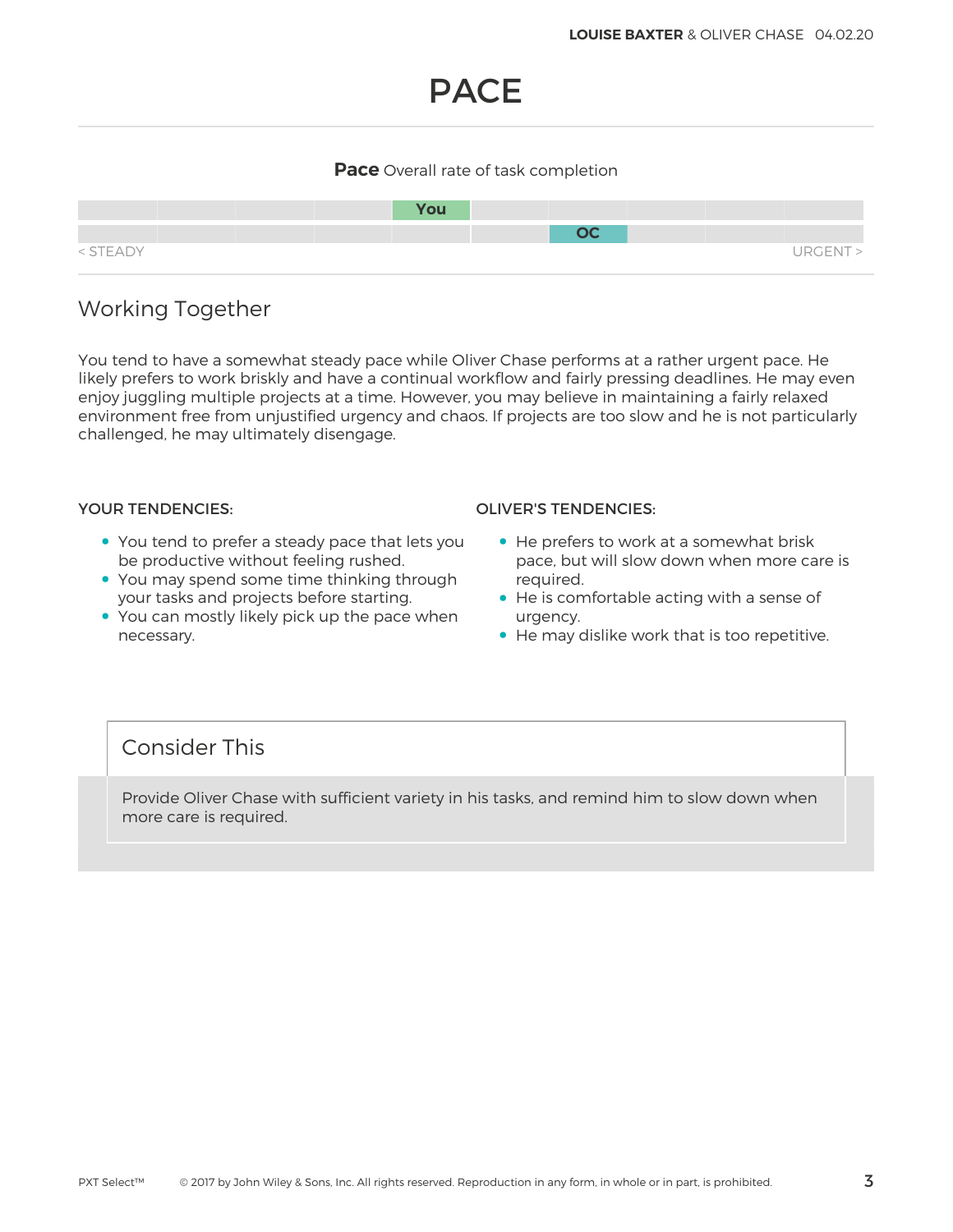# ASSERTIVENESS

### **Assertiveness** Expression of opinions and need for control



# Working Together

You tend to be somewhat unassuming while Oliver Chase tends to be somewhat forceful. In most cases, he will contribute well in team discussions and freely offer his opinions and ideas. Yet, at times, he may wind up dominating discussions or situations, and you will have to assert your authority, which may not be particularly comfortable for you. Lay out the ground rules up front and state clearly how each team member may contribute without undue challenge, giving him direction, when necessary, to eliminate confrontational behavior.

- You are likely comfortable letting others take charge.
- You may withhold your opinions unless you're certain they'll be well received.
- You may let others enforce unpopular decisions without objection.

### YOUR TENDENCIES: OLIVER'S TENDENCIES:

- He may sometimes prefer to lead discussions and take charge of situations.
- He may be motivated by situations in which he is held accountable for results.
- He is generally comfortable and confident expressing his opinions.

### Consider This

Give Oliver Chase opportunities to take the lead on some discussions and assignments, but encourage him to actively seek out feedback from his less assertive colleagues.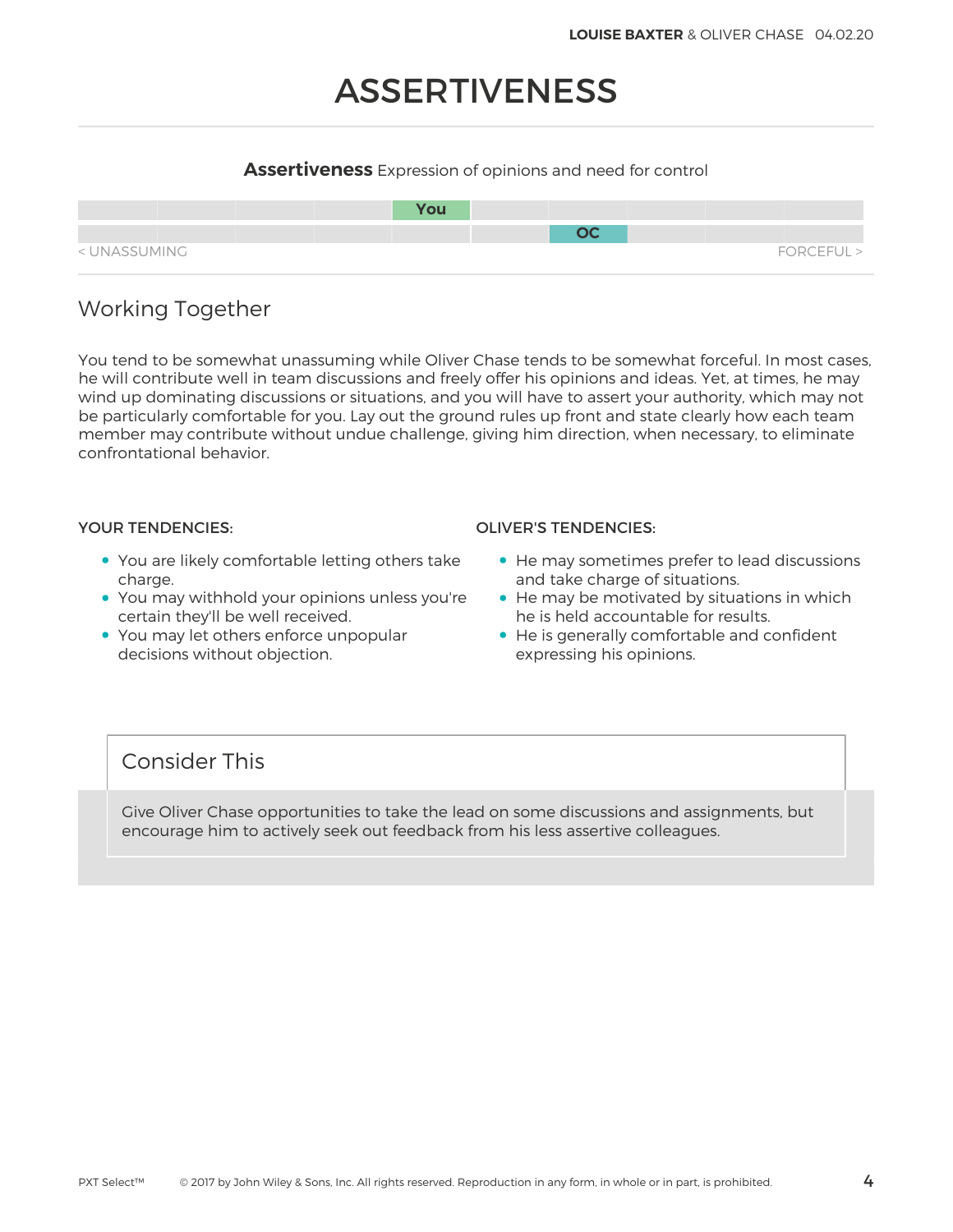# **SOCIABILITY**

### **Sociability** Desire for interaction with others



## Working Together

You and Oliver Chase both tend to be reserved. You probably appreciate that he doesn't waste a lot of time making small talk, but rather focuses his communications on the task at hand. However, others may view him as unapproachable or distant, so be sure to encourage his involvement and interaction with others. You may need to let your guard down to set an example of openness.

- You may prefer work that doesn't involve much, if any, collaboration.
- You likely prefer to have one-on-one conversations rather than large group discussions.
- You may sometimes come across as unapproachable to people who don't know you well.

### YOUR TENDENCIES: OLIVER'S TENDENCIES:

- He tends to prefer working alone, but he is comfortable collaborating with others when necessary.
- He likely needs time to recharge after a lot of interaction with others.
- He may often try to figure things out on his own before seeking input from others.

### Consider This

Oliver Chase prefers to work in isolation but can stretch beyond his comfort zone, so involve him in some collaborative activities to encourage him to build relationships with colleagues.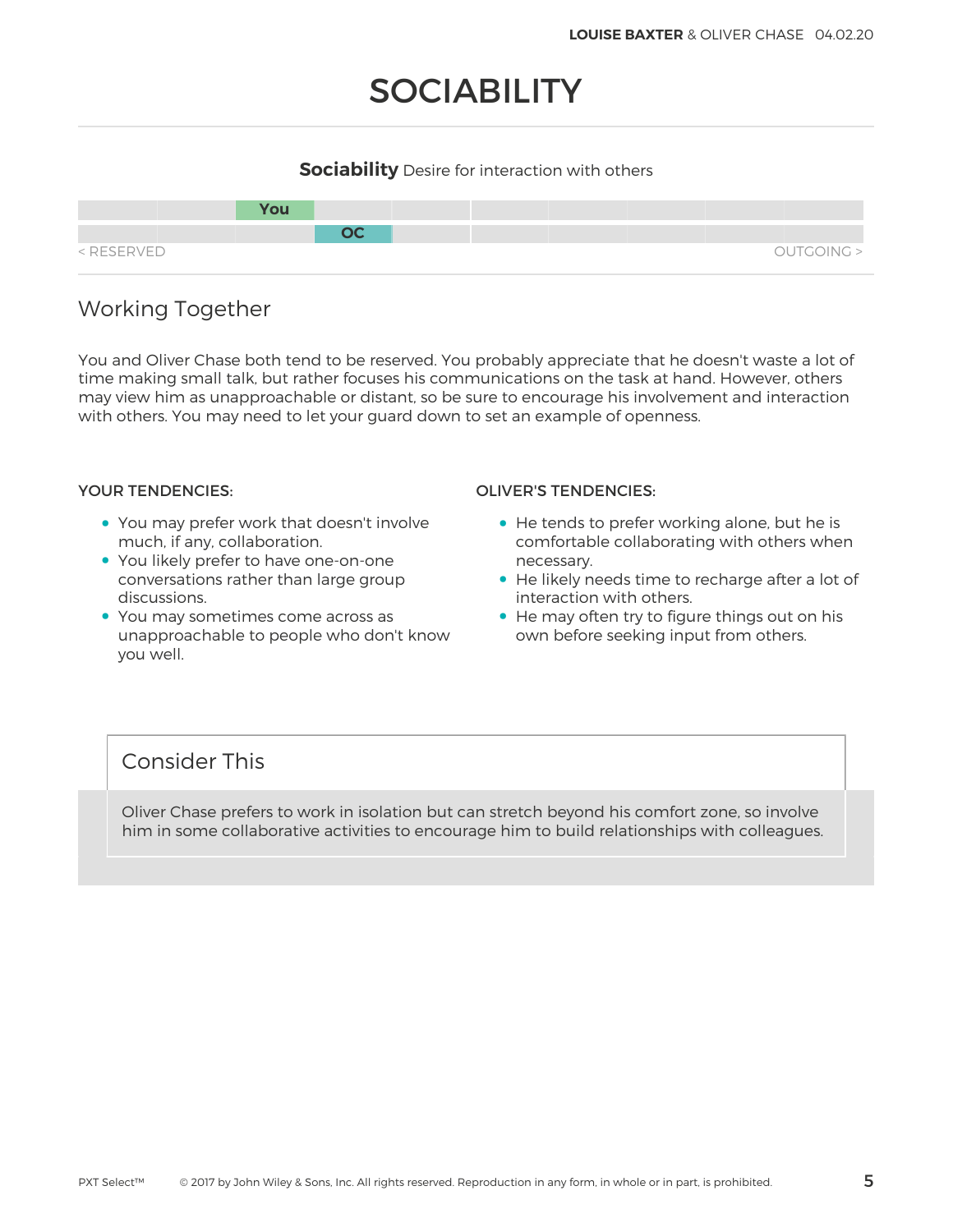# **CONFORMITY**

### **Conformity** Attitude on policies and supervision



# Working Together

You tend to be somewhat strong-willed while Oliver Chase tends to be somewhat compliant. You may appreciate that he tends to respect and cooperate with your authority, even if he disagrees with you. Most likely, he is willing to accept your supervision and works well within the bounds of managerial constraints and restrictions. He is less willing than you are to bend the rules, so to obtain his full cooperation, you'll have better results by referencing established policies or processes.

- You prefer to set your own course, but you're generally willing to comply with directives from those in authority.
- You may resist those company guidelines or policies you disagree with.
- You may sometimes become defensive when receiving criticism from those in authority.

### YOUR TENDENCIES: OLIVER'S TENDENCIES:

- He tends to follow established policies and regulations, but may occasionally express disagreement if something strikes him as wrong or impractical.
- He is fairly open to feedback and constructive criticism.
- He probably doesn't mind being closely supervised.

## Consider This

Oliver Chase only challenges the status quo when something truly seems amiss to him, so with encouragement, he could be an asset in helping you identify problematic policies and procedures.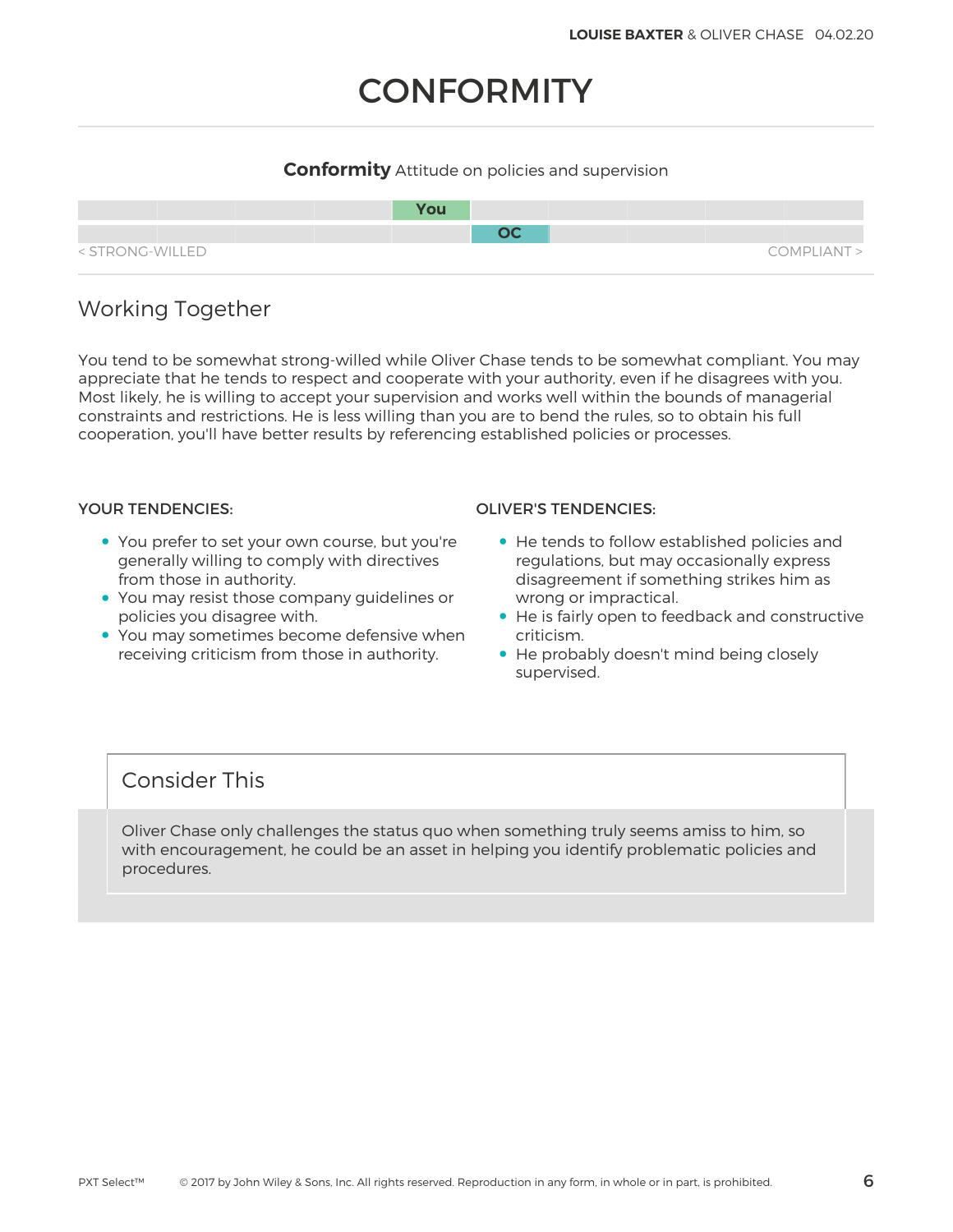# **OUTLOOK**

### **Outlook** Anticipation of outcomes and motives



# Working Together

You tend to be somewhat trusting while Oliver Chase tends to be very skeptical. You probably appreciate his tendency to weigh consequences and pinpoint inefficiencies. However, he can be hesitant in supporting viable ideas, and at times, his staunch skepticism could hinder progress. On the other hand, you tend to be relatively optimistic and accepting in nature. While he may appreciate you giving him the benefit of the doubt, being overly optimistic could cost you some credibility with him.

- You likely believe that people generally have good intentions.
- You tend to expect things to go reasonably well.
- You may, at times, be enthusiastic about change and unexpected challenges.

### YOUR TENDENCIES: OLIVER'S TENDENCIES:

- He resists new approaches until he can be convinced they're likely to work.
- He tends to scrutinize new ideas to search for potential problems and risks.
- He may sometimes come across as pessimistic and overly critical to others.

## Consider This

Get Oliver Chase's help thinking through the implications of new ideas, but don't let him stifle the creativity or enthusiasm of those around him.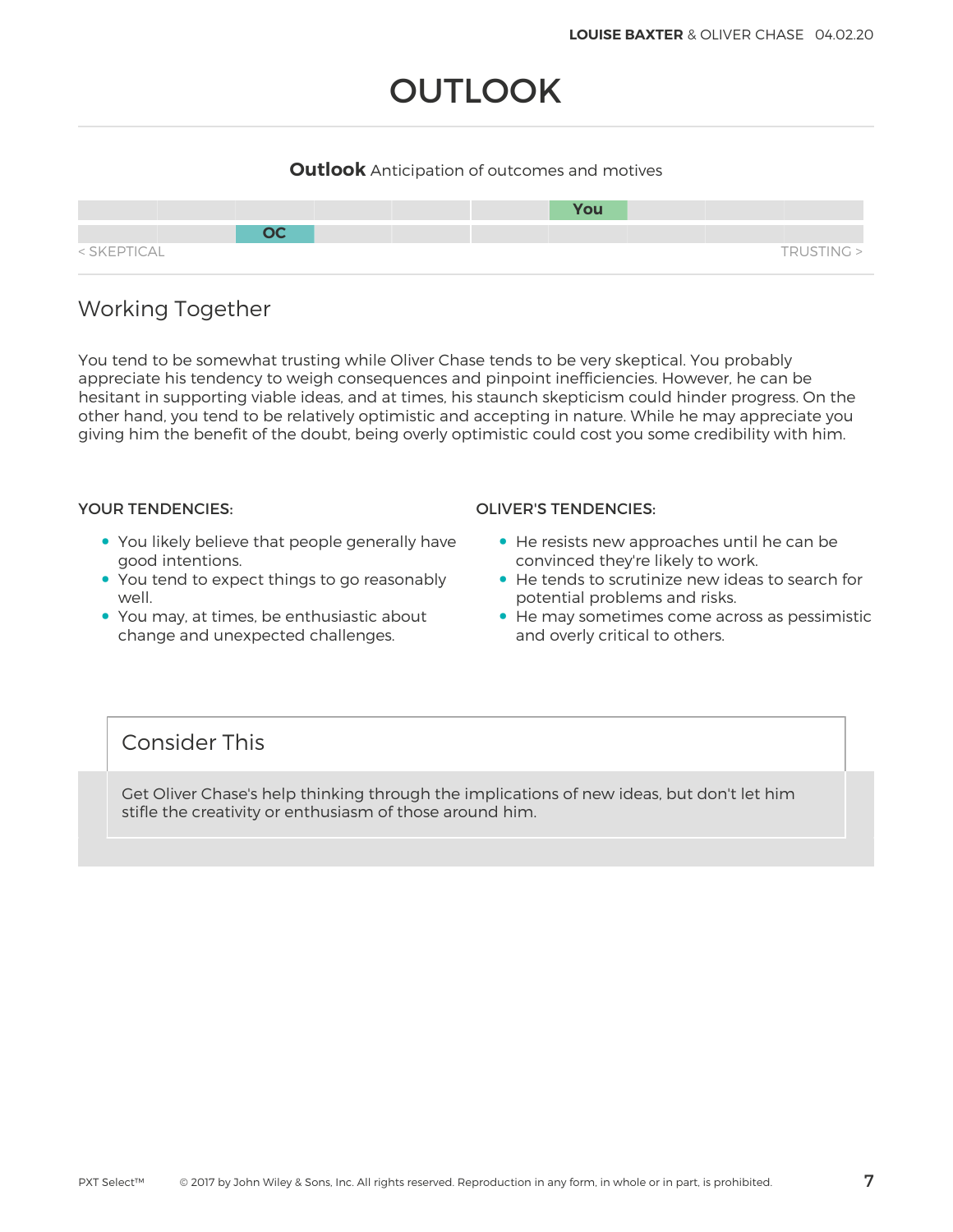# DECISIVENESS

### **Decisiveness** Use of speed and caution to make decisions



# Working Together

You tend to be somewhat bold when it comes to decision making while Oliver Chase tends to be somewhat deliberate. You may appreciate that he takes time to gather information before drawing conclusions. However, at times, he may be hesitant to come to a firm solution, especially when he is under particular stress. He will likely use whatever time appears to be allotted to contemplate, so when urgency is required, be sure to set firm deadlines for making a final decision.

- You are likely comfortable responding to situations and solving problems in a timely manner.
- You are generally quick to make decisions, even when there is not a lot of information available.
- You tend to make decisions quickly but can slow down when careful deliberation is required.

### YOUR TENDENCIES: OLIVER'S TENDENCIES:

- He prefers to consider all available information and advice before making decisions.
- He prefers to move cautiously but can make quick decisions when necessary.
- He may find it difficult to make quick decisions under pressure.

## Consider This

Give Oliver Chase sufficient time to weigh the information when a decision is required, but help him understand the downside of overthinking decisions.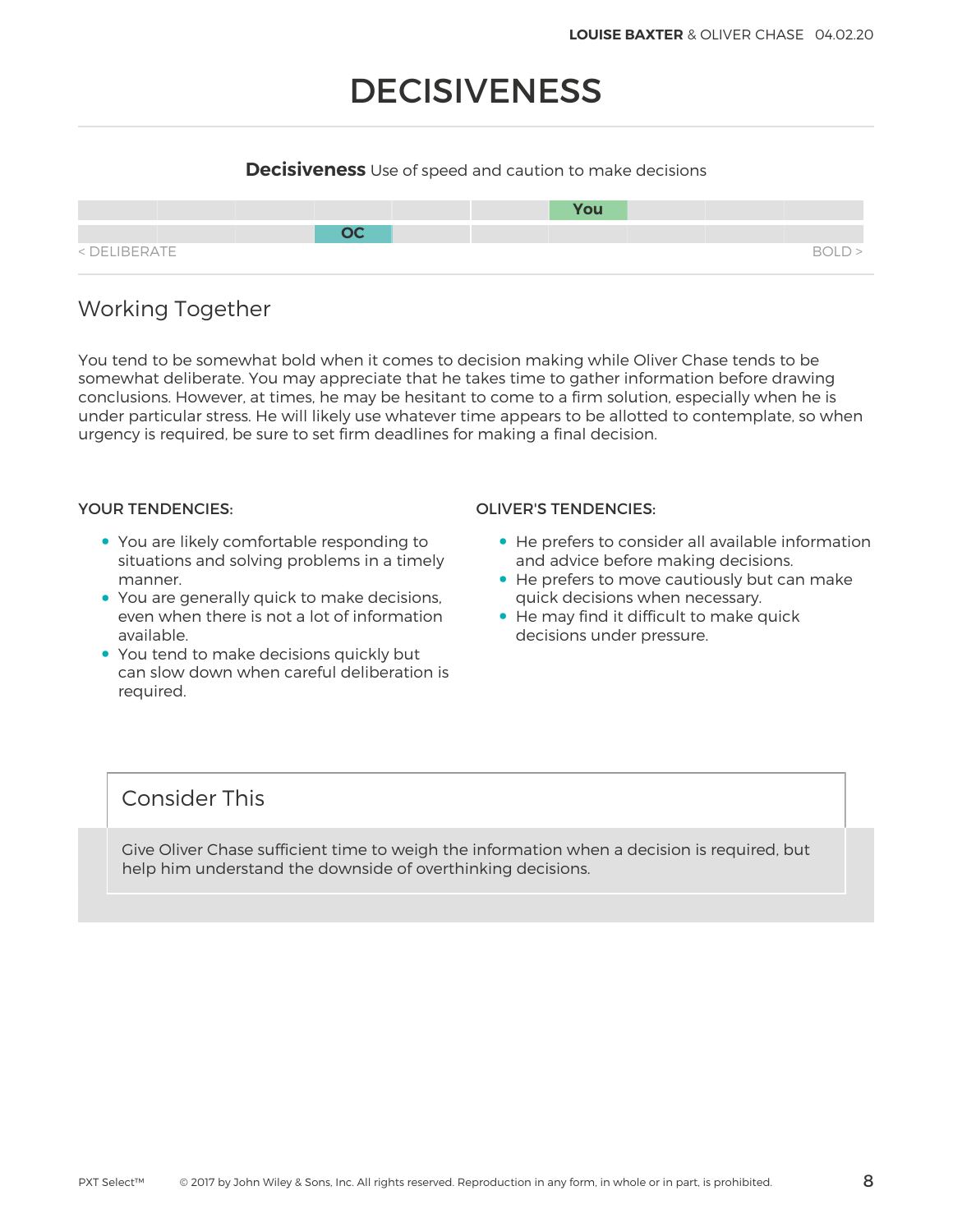# ACCOMMODATION

### **Accommodation** Inclination to tend to others' needs and ideas

|             | <b>You</b> |             |
|-------------|------------|-------------|
|             | nr.        |             |
| < STEADFAST |            | AGREEABLE > |

# Working Together

You and Oliver Chase both tend to be somewhat steadfast in your viewpoints. You can probably identify with his sense of resolve and tendency to stand by his principles. You probably appreciate that he is usually willing to express an opposing view if necessary. However, at times, he may focus on his own agenda and appear uncooperative when you or others disagree with him. And because you share this trait, the two of you may be reluctant to reach compromises.

- You will usually listen to others' perspectives but will stand by your position if you disagree.
- You are willing to yield when required by circumstances or when convinced by others.
- You won't go along with an idea you disagree with just to maintain harmony.

### YOUR TENDENCIES: OLIVER'S TENDENCIES:

- He will usually listen to others' perspectives but will stand by his position if he disagrees.
- He is willing to yield when required by circumstances or when convinced by others.
- He won't go along with an idea he disagrees with just to maintain harmony.

# Consider This

Oliver Chase's tendency to stand up for his principles can be an asset, but make sure this tendency doesn't cause him to overlook valuable opportunities to cooperate and compromise.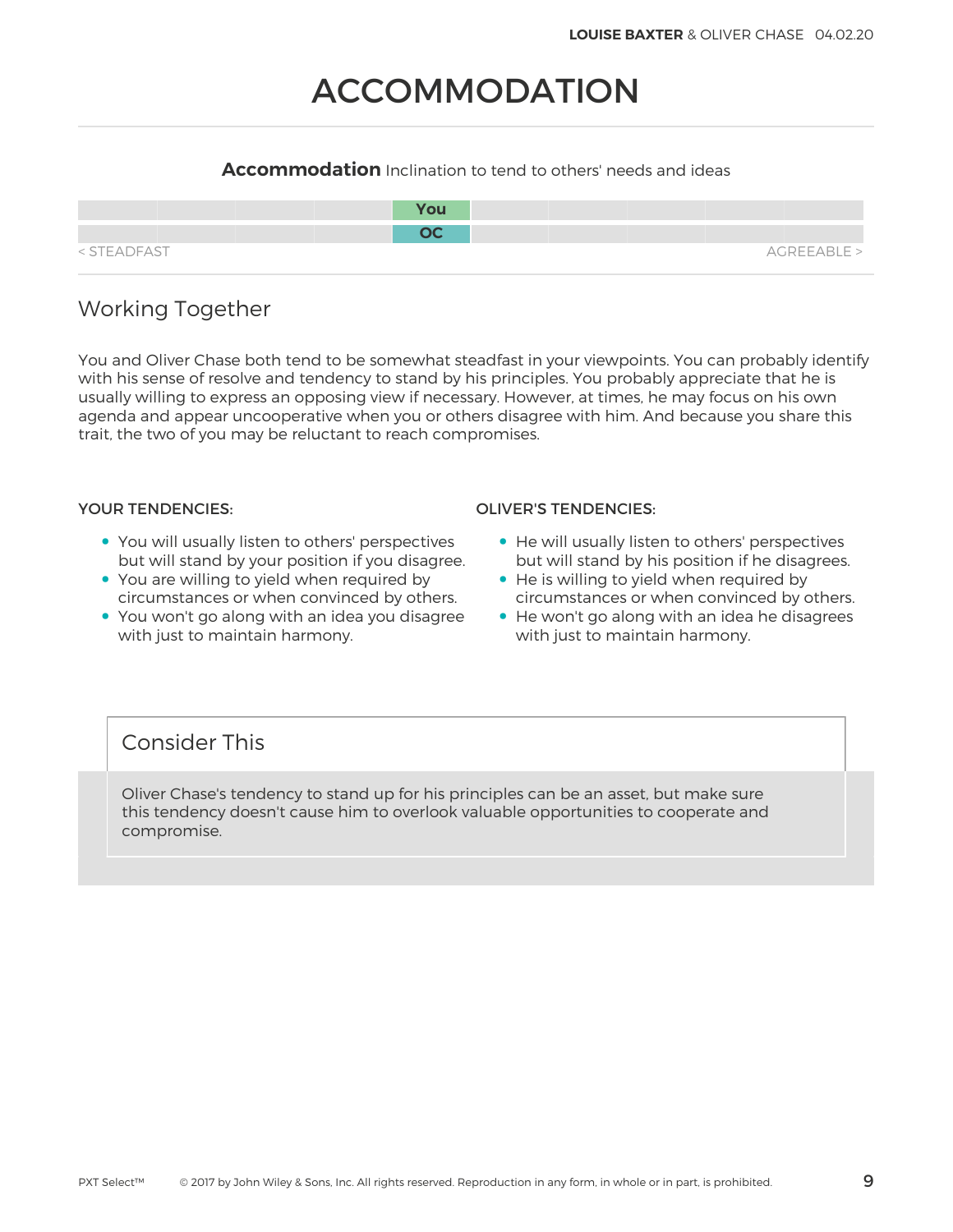# INDEPENDENCE

### **Independence** Level of preference for instruction and guidance



## Working Together

You and Oliver Chase both tend to be somewhat autonomous. You may identify with his tendency to be fairly self-sufficient and desire to decide his own course of action. Since you tend to be independent, you may naturally leave others to their own devices a lot of the time, and this will likely be appreciated by Oliver Chase. However, he may occasionally need more guidance and instruction. Allow him a degree of freedom in his work, but conduct regular check-ins to be sure that you're aligned.

- You are likely fairly self-sufficient.
- You appreciate having the freedom to determine how best to accomplish tasks and objectives.
- You may occasionally prefer to consult with others on the most critical assignments.

### YOUR TENDENCIES: OLIVER'S TENDENCIES:

- He is likely fairly self-sufficient.
- He appreciates having the freedom to determine how best to accomplish tasks and objectives.
- He may occasionally prefer to consult with others on the most critical assignments.

## Consider This

Give Oliver Chase the freedom to carry out his work, but check in periodically to provide some direction.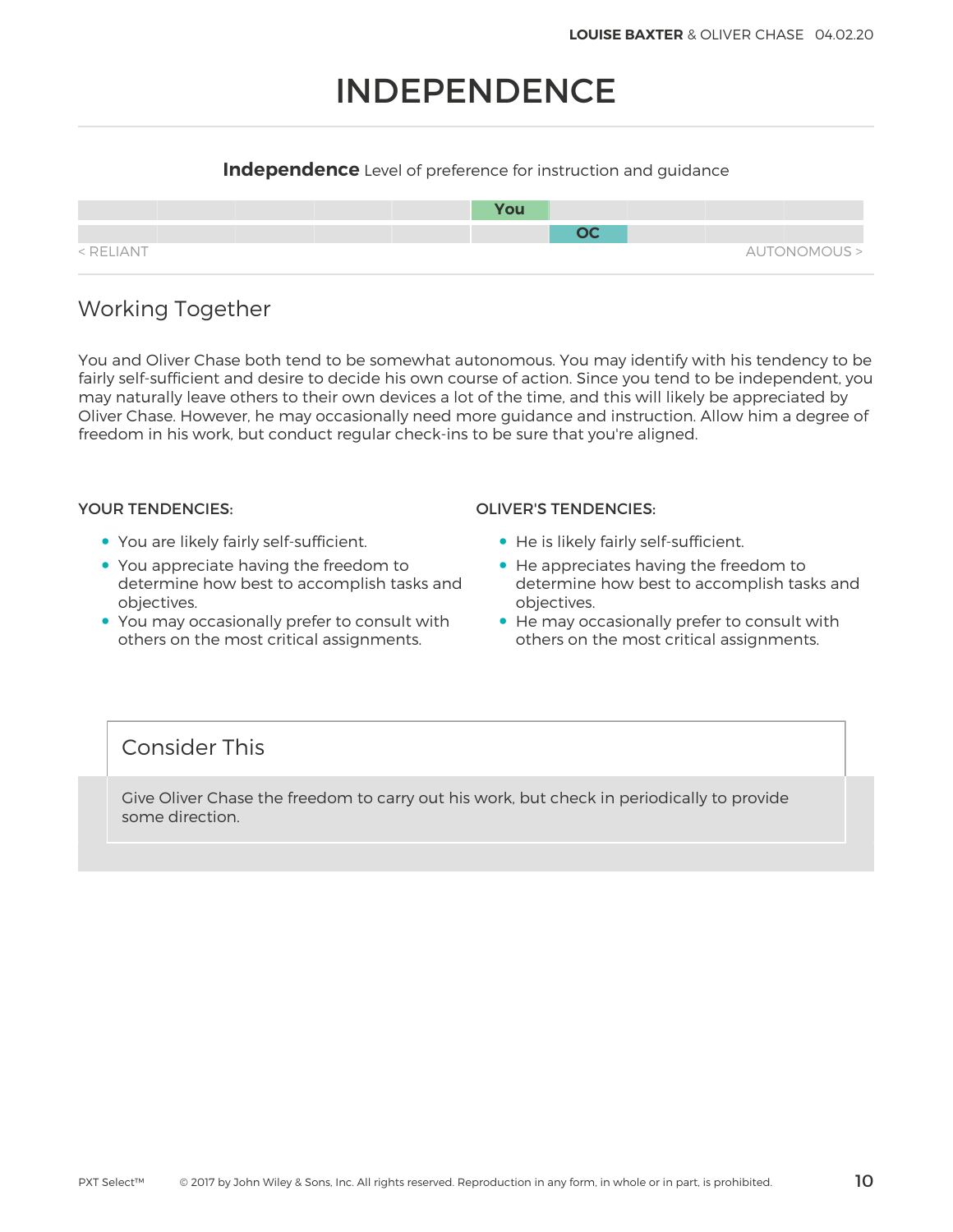# **JUDGMENT**

### **Judgment** Basis for forming opinions and making decisions



# Working Together

You and Oliver Chase both tend to be factual. You may identify with his tendency to make logical decisions using evidence and facts to back up his choices. Like you, he will go out of his way to gather relevant information, especially if the decision is an important one. However, the two of you exceedingly rely on objective data when determining appropriate solutions, and you may get bogged down in the hard facts without considering the importance of gut feelings and personal experience.

- You tend to take a logical, fact-based approach to decision making.
- You sometimes let your own subjective experiences guide your choices.
- You are not often swayed by emotional pleas.

### YOUR TENDENCIES: OLIVER'S TENDENCIES:

- He tends to bring a very analytical approach to decision making.
- He rarely lets emotional arguments influence his decisions.
- He may find it stressful when forced to make decisions without the benefit of objective data.

## Consider This

Look to Oliver Chase when you need objective, fact-based decision making, but help him see the benefit of sometimes letting personal feelings and extenuating circumstances influence decisions.